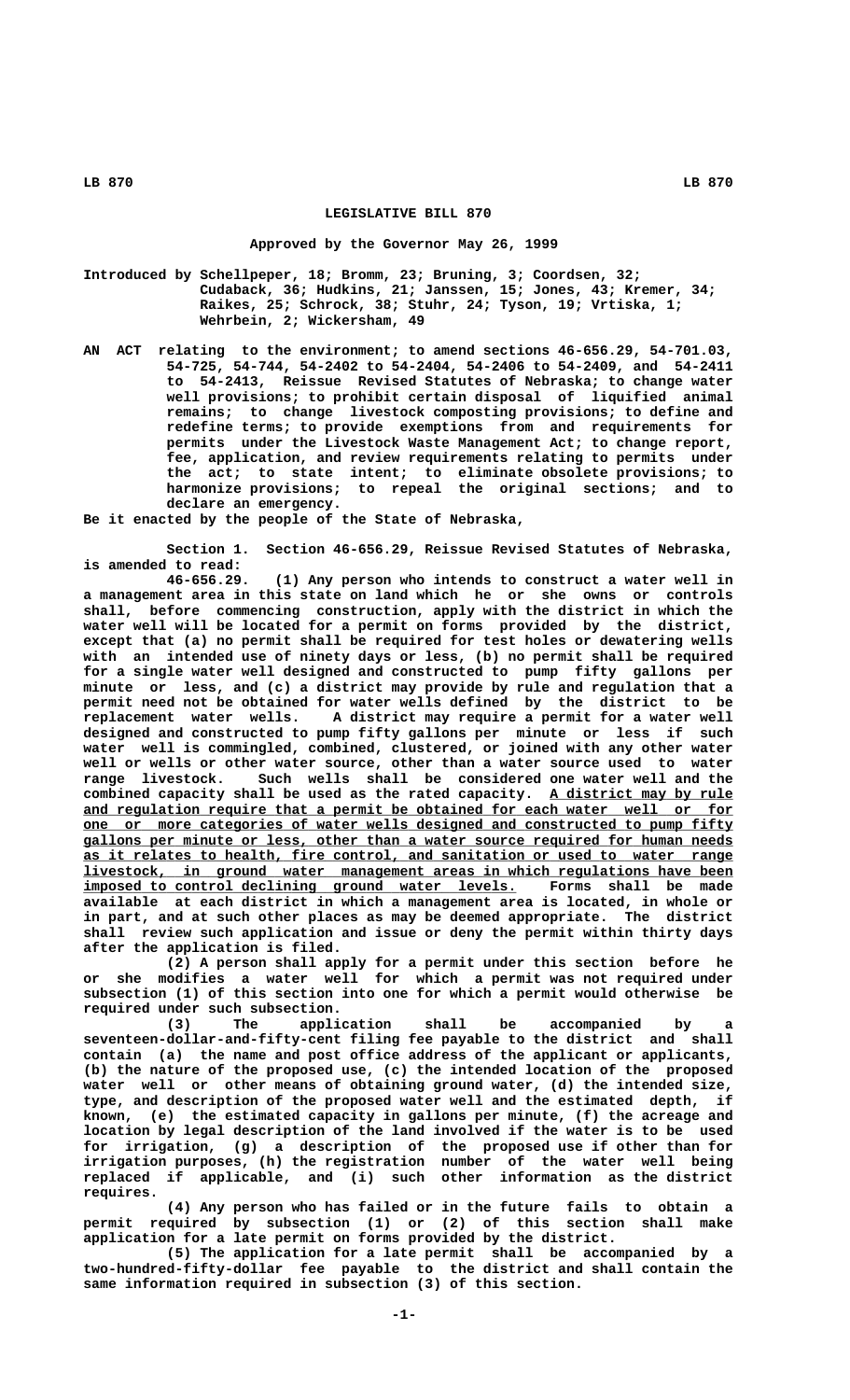**Sec. 2. Section 54-701.03, Reissue Revised Statutes of Nebraska, is amended to read:**

**54-701.03. For purposes of sections 54-701 to 54-705 and 54-742 to 54-753.05:**

**(1) Animal means all vertebrate members of the animal kingdom except humans or uncaptured wild animals;**

**(2) Domesticated cervine animal means any elk, deer, or other member of the family cervidae legally obtained and raised in a confined area for breeding stock, exhibition, or companionship, or for the carcass, skin, or other part of such animal, but not for hunting or sport;**

**(3) Livestock means cattle, swine, sheep, horses, goats,** domesticated cervine animals, ratite birds, and poultry; and

 **\_\_\_\_\_\_\_\_\_\_\_\_\_\_\_\_\_\_\_\_\_\_\_\_\_\_\_\_\_\_\_\_\_\_\_\_\_\_\_\_\_\_\_\_\_\_\_\_\_\_\_\_\_\_\_\_\_\_\_\_\_\_\_ (4) Poultry means domesticated birds that serve as a source of eggs \_\_\_\_\_\_\_\_\_\_\_\_\_\_\_\_\_\_\_\_\_\_\_\_\_\_\_\_\_\_\_\_\_\_\_\_\_\_\_\_\_\_\_\_\_\_\_\_\_\_\_\_\_\_\_\_\_\_\_\_\_\_\_\_\_\_\_\_\_\_\_\_\_\_\_\_\_\_ or meat and includes, but is not limited to, chickens, turkeys, ducks, and geese; and \_\_\_\_\_\_\_\_\_\_**

 **\_\_\_ (5) Ratite bird means any ostrich, emu, rhea, kiwi, or cassowary.**

**Sec. 3. Section 54-725, Reissue Revised Statutes of Nebraska, is amended to read:**

54-725. The liquified remains of any dead animal may shall not be injected below the surface of the ground but may not nor be spread above the **surface of the ground in any manner. Any person violating the provisions of**

**this section shall be guilty of a Class II misdemeanor.** Section 54-744, Reissue Revised Statutes of Nebraska, is **amended to read:**

**54-744. (1) Except as set out in subsection (2) of this section, it**  $\frac{1}{2}$  **be** is the duty of the owner or custodian of any animal which dies from **and on account of any infectious, contagious, or otherwise transmissible disease to cause such animal, within thirty-six hours after receiving knowledge of the death of such animal, to be buried at least four feet below the surface of the ground or to be completely burned on the premises where such animal dies unless the animal is disposed of to a duly licensed rendering establishment in this state. Such animal shall not be moved or transported from the premises where such animal has died except by the authorized agents and employees of the rendering establishment to which such carcass is disposed. Any animal which dies of disease or is found dead shall be presumed to have died from and on account of an infectious, contagious, or otherwise transmissible disease.**

(2) <del>Chicken</del> and turkey carcasses Livestock carcasses up to three  **\_\_\_\_\_\_\_\_\_\_\_\_\_\_ hundred pounds may be incorporated into a composting facility on the premises** where the chickens or turkeys livestock died and shall remain in such compost facility until completely composted before spreading on land. Any person  **\_\_\_\_\_\_\_\_\_\_\_\_\_\_\_\_\_\_\_\_\_\_\_\_\_\_\_\_\_\_\_\_\_\_\_\_\_\_\_\_\_\_\_\_\_\_\_\_\_\_\_\_\_\_\_\_\_\_\_\_\_\_\_\_\_\_\_\_\_\_\_\_\_\_\_\_\_\_ incorporating livestock carcasses into a composting facility shall follow the \_\_\_\_\_\_\_\_\_\_\_\_\_\_\_\_\_\_\_\_\_\_\_\_\_\_\_\_\_\_\_\_\_\_\_\_\_\_\_\_\_\_\_\_\_\_\_\_\_\_\_\_\_\_\_\_\_\_\_\_\_\_\_\_\_\_\_\_\_\_\_\_\_\_\_\_\_\_ operating procedures as set forth in the Journal of the American Veterinary \_\_\_\_\_\_\_\_\_\_\_\_\_\_\_\_\_\_\_\_\_\_\_\_\_\_\_\_\_\_\_\_\_\_\_\_\_\_\_\_\_\_\_\_\_\_\_\_\_\_\_\_\_\_\_\_\_\_\_\_\_\_\_\_\_\_\_\_\_\_\_\_\_\_\_\_\_\_ Medical Association, Volume 210, No. 8. Not less than one copy of such**  $j$ ournal, or portion thereof, shall be filed for use and examination by the public in the offices of the Clerk of the Legislature and the Secretary of  **\_\_\_\_\_\_\_\_\_\_\_\_\_\_\_\_\_\_\_\_\_\_\_\_\_\_\_\_\_\_\_\_\_\_\_\_\_\_\_\_\_\_\_\_\_\_\_\_\_\_\_\_\_\_\_\_\_\_\_\_\_\_\_\_\_\_\_\_\_\_\_\_\_\_\_\_\_\_ State. The Department of Agriculture shall regulate the composting of \_\_\_\_\_\_\_\_\_\_\_\_\_\_\_\_\_\_\_\_\_\_\_\_\_\_\_\_\_\_\_\_\_\_\_\_\_\_\_\_\_\_\_\_\_\_\_\_\_\_\_\_\_\_\_\_\_\_\_\_\_\_\_\_\_\_\_\_\_\_\_\_\_\_\_\_\_\_ livestock carcasses and shall adopt and promulgate rules and regulations \_\_\_\_\_\_\_\_\_\_\_\_\_\_\_\_\_\_\_\_\_\_\_\_\_\_\_\_\_\_\_\_\_\_\_\_\_\_\_\_\_\_\_\_\_\_\_\_\_\_\_\_\_\_\_\_\_\_\_\_\_\_\_\_\_\_\_\_\_\_\_\_\_\_\_\_\_\_ governing the same by December 1, 2000, which rules and regulations may** incorporate or may modify the operating procedures set forth in this  **subsection. \_\_\_\_\_\_\_\_\_\_\_**

**Sec. 5. Section 54-2402, Reissue Revised Statutes of Nebraska, is amended to read:**

**54-2402. For purposes of the Livestock Waste Management Act:**

**(1) Animal unit means a unit of measurement for any livestock operation calculated by adding the following numbers: The number of slaughter and feeder cattle multiplied by 1.0, plus the number of mature dairy cattle multiplied by 1.4, plus the number of swine weighing fifty-five pounds or more multiplied by 0.4, plus the number of weaned pigs weighing less than fifty-five pounds multiplied by 0.04, plus the number of sheep multiplied by 0.1, plus the number of horses multiplied by 2.0, plus the number of chickens multiplied by 0.01, plus the number of turkeys multiplied by 0.02, plus the number of ducks multiplied by 0.2. Such calculation may be modified for immature animals under section 54-2413;**

**(2) Best management practices means schedules of activities, prohibitions, maintenance procedures, and other management practices found to be the most effective and practicable methods for specific sites to prevent or reduce the discharge of pollutants to waters of the state or control odor where appropriate. Best management practices also includes operating procedures and practices to control site runoff, spillage, leaks, sludge or waste disposal, or drainage from raw material storage;**

 **\_\_\_\_\_\_\_\_\_\_\_\_\_\_\_\_\_\_\_\_\_\_\_\_\_\_\_\_\_\_\_\_\_\_\_\_\_\_\_\_\_\_\_\_\_\_\_\_\_\_\_\_\_\_\_\_\_\_\_\_\_\_\_\_ (3) Construct means the initiation of physical onsite activities**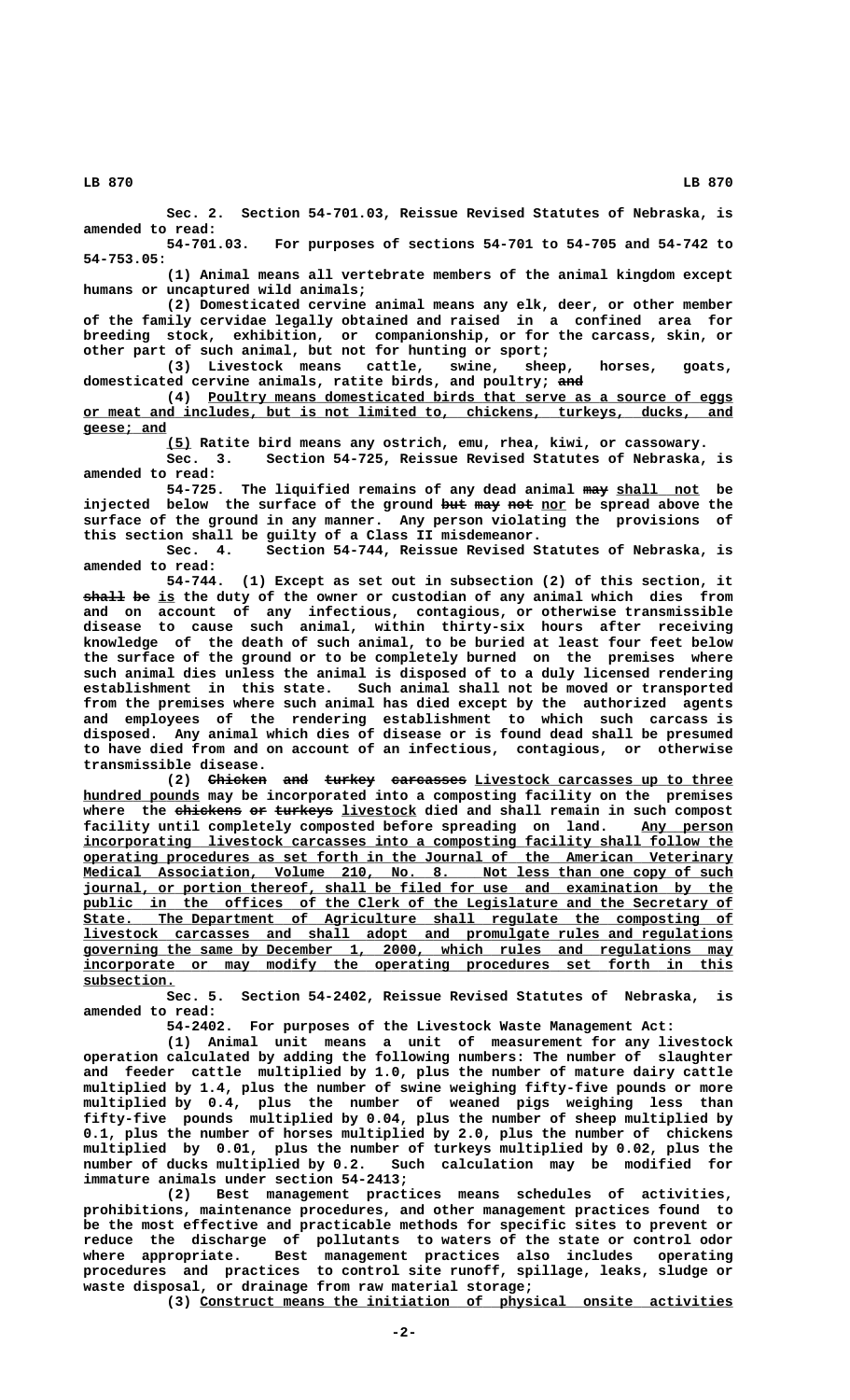**\_\_\_\_\_\_\_\_\_\_\_\_\_\_\_\_\_\_\_\_\_\_\_\_\_\_\_\_\_\_\_\_\_\_\_\_\_\_\_\_\_\_\_\_\_\_\_\_\_\_\_\_\_\_\_\_\_\_\_\_\_\_\_\_\_\_\_\_\_\_\_\_\_\_\_\_\_\_ specific to the livestock waste control facility. Such activities do not \_\_\_\_\_\_\_\_\_\_\_\_\_\_\_\_\_\_\_\_\_\_\_\_\_\_\_\_\_\_\_\_\_\_\_\_\_\_\_\_\_\_\_\_\_\_\_\_\_\_\_\_\_\_\_\_\_\_\_\_\_\_\_\_\_\_\_\_\_\_\_\_\_\_\_\_\_\_ include the use of the site for a borrow site for other construction purposes \_\_\_\_\_\_\_\_\_\_\_\_\_\_\_\_\_\_\_\_\_\_\_\_\_\_\_\_\_\_\_\_\_\_\_\_\_\_\_\_\_\_\_\_\_\_\_\_\_\_\_\_\_\_\_\_\_\_\_\_\_\_\_\_\_\_\_ or the construction of other components of the livestock operation;**

 **\_\_\_ (4) Council means the Environmental Quality Council;**

 **——— \_\_\_ (4) (5) Department means the Department of Environmental Quality;**

 **——— \_\_\_ (5) (6) Discharge means the accidental or intentional spilling, leaking, pumping, pouring, emitting, emptying, or dumping of pollutants into any waters of the state or in a place which will likely reach waters of the state;**

 **\_\_\_\_\_\_\_\_\_\_\_\_\_\_\_\_\_\_\_\_\_\_\_\_\_\_\_\_\_\_\_\_\_\_\_\_\_\_\_\_\_\_\_\_\_\_\_\_\_\_\_\_\_\_\_\_\_\_\_\_\_\_\_\_\_\_\_\_ (7) Exempt livestock operation means any livestock operation with \_\_\_\_\_\_\_\_\_\_\_\_\_\_\_\_\_\_\_\_\_\_\_\_\_\_\_\_\_\_\_\_\_\_\_\_\_\_\_\_\_\_\_\_\_\_\_\_\_\_\_\_\_\_\_\_\_\_\_\_\_\_\_\_\_\_\_\_\_\_\_\_\_\_\_\_\_\_ fewer than three hundred animal units which has not had a confirmed discharge \_\_\_\_\_\_\_\_\_\_\_\_\_\_\_\_\_\_\_\_\_\_\_\_\_ into waters of the state;**

 **\_\_\_\_\_\_\_\_\_\_\_\_\_\_\_\_\_\_\_\_\_\_\_\_\_\_\_\_\_\_\_\_\_\_\_\_\_\_\_\_\_\_\_\_\_\_\_\_\_\_\_\_\_\_\_\_\_\_\_\_\_\_\_\_\_\_\_\_ (8) Existing livestock waste control facility means a livestock \_\_\_\_\_\_\_\_\_\_\_\_\_\_\_\_\_\_\_\_\_\_\_\_\_\_\_\_\_\_\_\_\_\_\_\_\_\_\_\_\_\_\_\_\_\_\_\_\_\_\_\_\_\_\_\_\_\_\_\_\_\_\_\_\_\_\_\_\_\_\_\_\_\_\_\_\_\_ waste control facility in existence prior to April 15, 1998, that does not \_\_\_\_\_\_\_\_\_\_\_\_\_\_\_\_\_\_\_\_\_\_\_\_\_\_\_\_\_\_\_\_\_\_\_\_\_\_\_\_\_\_\_\_\_\_\_\_\_\_\_\_\_\_\_\_\_\_\_\_\_\_\_\_\_\_\_\_\_\_\_\_\_\_\_\_\_ hold a permit and which has requested an inspection prior to January 1, 2000;**

**(6) Existing livestock waste control facility means any livestock ——— ———————— ————————— ————— ——————— ———————— ————— ——— ————————** waste control facility that holds a permit issued by the department before **April 15, 1998; ————— ——— —————**

 $\overline{(7)}$  (9) Livestock operation means the feeding or holding of beef **cattle, dairy cattle, horses, swine, sheep, poultry, and other livestock in buildings, lots, or pens which normally are not used for the growing of crops or vegetation but does not include the holding of cattle in calving operations for less than ninety days per year. Two or more livestock operations under common ownership are deemed to be a single livestock operation if they are adjacent to each other or if they utilize a common area or system for the disposal of livestock wastes;**

 **——— \_\_\_\_ (8) (10) Livestock waste control facility means any structure or combination of structures utilized to control livestock waste until it can be used, recycled, or disposed of in an environmentally acceptable manner. Such structures include, but are not limited to, diversion terraces, holding ponds, debris basins, liquid manure storage pits, lagoons, and other such devices utilized to control livestock waste;**

 **——— \_\_\_\_ (9) (11) New livestock waste control facility means any livestock waste control facility that applies for a permit from the department on or after April 15, 1998;**

 **———— \_\_\_\_ (10) (12) Person has the same meaning as in section 81-1502;**

 **———— \_\_\_\_ (11) (13) Prior pending application means an application for a livestock waste control facility received by the department prior to April 15, 1998; and**

 **———— \_\_\_\_ (12) (14) Waters of the state has the same meaning as in section 81-1502.**

**Sec. 6. Section 54-2403, Reissue Revised Statutes of Nebraska, is amended to read:**

54-2403. <del>In order to implement the Livestock</del> Waste Management Act, the Governor shall appoint a livestock waste management task force to work with the department to conduct the study as required by subsection  $(2)$  of section 54-2408. Task force members shall include:

 $\overline{1}$  Three representatives of the livestock industry, one  ${\tt representing}$  a class I livestock waste control facility, one representing a **class II livestock waste control facility, and one representing either a class ————— —— ————————— ————— ——————— ————————— ——— ——— ———————————— —————— — ————— III or class IV livestock waste control facility;** 

**(2) A biological systems engineer from the University of Nebraska; ——— — —————————— ——————— ———————— ———— ——— —————————— —— —————————**

**(3) One elected representative from the natural resources districts ——— ——— ——————— —————————————— ———— ——— ——————— ————————— ————————** who is not involved in the livestock industry,

 $(4)$  An agronomist from the University of Nebraska;

**(5) A representative from the natural resource conservation service; ——— — —————————————— ———— ——— ——————— ———————— ———————————— ————————**  $(6)$  A member of the general public representing environmental  $intercepts$  and

**(7) A representative of municipalities. ——— — —————————————— —— ———————————————**

The task force shall cease to exist on December 1, 1998. (1) Any  **\_\_\_\_\_\_\_\_\_\_\_\_\_\_\_\_\_\_\_\_\_\_\_\_\_\_\_\_\_\_\_\_\_\_\_\_\_\_\_\_\_\_\_\_\_\_\_\_\_\_\_\_\_\_\_\_\_\_\_\_\_\_\_\_\_\_\_\_\_\_\_\_\_\_\_\_\_\_ livestock operation of less than three hundred animal units is exempt from the** permitting process, including the requirement to request an inspection under  **\_\_\_\_\_\_\_\_\_\_\_\_\_\_\_\_\_\_\_\_\_\_\_\_\_\_\_\_\_\_\_\_\_\_\_\_\_\_\_\_\_\_\_\_\_\_\_\_\_\_\_\_\_\_\_\_\_\_\_\_\_\_\_\_\_\_\_\_\_\_\_\_\_\_\_\_\_\_ section 54-2406, unless there has been a confirmed discharge into waters of \_\_\_\_\_\_\_\_\_\_\_\_\_\_\_\_\_\_\_\_\_\_\_\_\_\_\_\_\_\_\_\_\_\_\_\_\_\_\_\_\_\_\_\_\_\_\_\_\_\_\_\_\_\_\_\_\_\_\_\_\_\_\_\_\_\_\_\_\_\_\_\_\_\_\_\_\_\_ the state or the department has determined that because of conditions at the \_\_\_\_\_\_\_\_\_\_\_\_\_\_\_\_\_\_\_\_\_\_\_\_\_\_\_\_\_\_\_\_\_\_\_\_\_\_\_\_\_\_\_\_\_\_\_\_\_\_\_\_\_\_\_\_\_\_\_\_\_\_\_\_\_\_\_\_\_\_\_\_\_\_\_\_\_\_ livestock operation there is a high potential for a discharge into waters of \_\_\_\_\_\_\_\_\_\_\_\_\_\_\_\_\_\_\_\_\_\_\_\_\_\_\_\_\_\_\_\_\_\_\_\_\_\_\_\_\_\_\_\_\_\_\_\_\_\_\_\_\_\_\_\_\_\_\_\_\_\_\_\_\_\_\_\_\_\_\_\_\_\_\_\_\_\_ the state in which case the department shall notify the owner of the livestock \_\_\_\_\_\_\_\_\_\_\_\_\_\_\_\_\_\_\_\_\_\_\_\_\_\_\_\_\_\_\_\_\_\_\_\_\_\_\_\_\_\_\_\_\_\_\_\_\_\_\_\_\_\_\_\_\_\_\_\_\_\_\_\_\_\_\_\_\_\_\_\_\_\_\_\_\_\_ operation by certified mail that the owner is subject to the requirements of \_\_\_\_\_\_\_\_\_\_\_\_\_\_\_\_\_\_\_\_\_\_\_\_\_\_\_\_\_\_\_\_\_\_\_ the Livestock Waste Management Act.**

 **\_\_\_\_\_\_\_\_\_\_\_\_\_\_\_\_\_\_\_\_\_\_\_\_\_\_\_\_\_\_\_\_\_\_\_\_\_\_\_\_\_\_\_\_\_\_\_\_\_\_\_\_\_\_\_\_\_\_\_\_\_\_\_\_\_\_\_\_ (2) The department shall not issue a permit for an existing \_\_\_\_\_\_\_\_\_\_\_\_\_\_\_\_\_\_\_\_\_\_\_\_\_\_\_\_\_\_\_\_\_\_\_\_\_\_\_\_\_\_\_\_\_\_\_\_\_\_\_\_\_\_\_\_\_\_\_\_\_\_\_\_\_\_\_\_\_\_\_\_\_\_\_\_\_\_ livestock waste control facility which is located within one hundred feet of a** water well if the water well is under separate ownership and water from the  **\_\_\_\_\_\_\_\_\_\_\_\_\_\_\_\_\_\_\_\_\_\_\_\_\_\_\_\_\_\_\_\_\_\_\_\_\_\_\_\_\_\_\_\_\_ well is used primarily for human consumption.**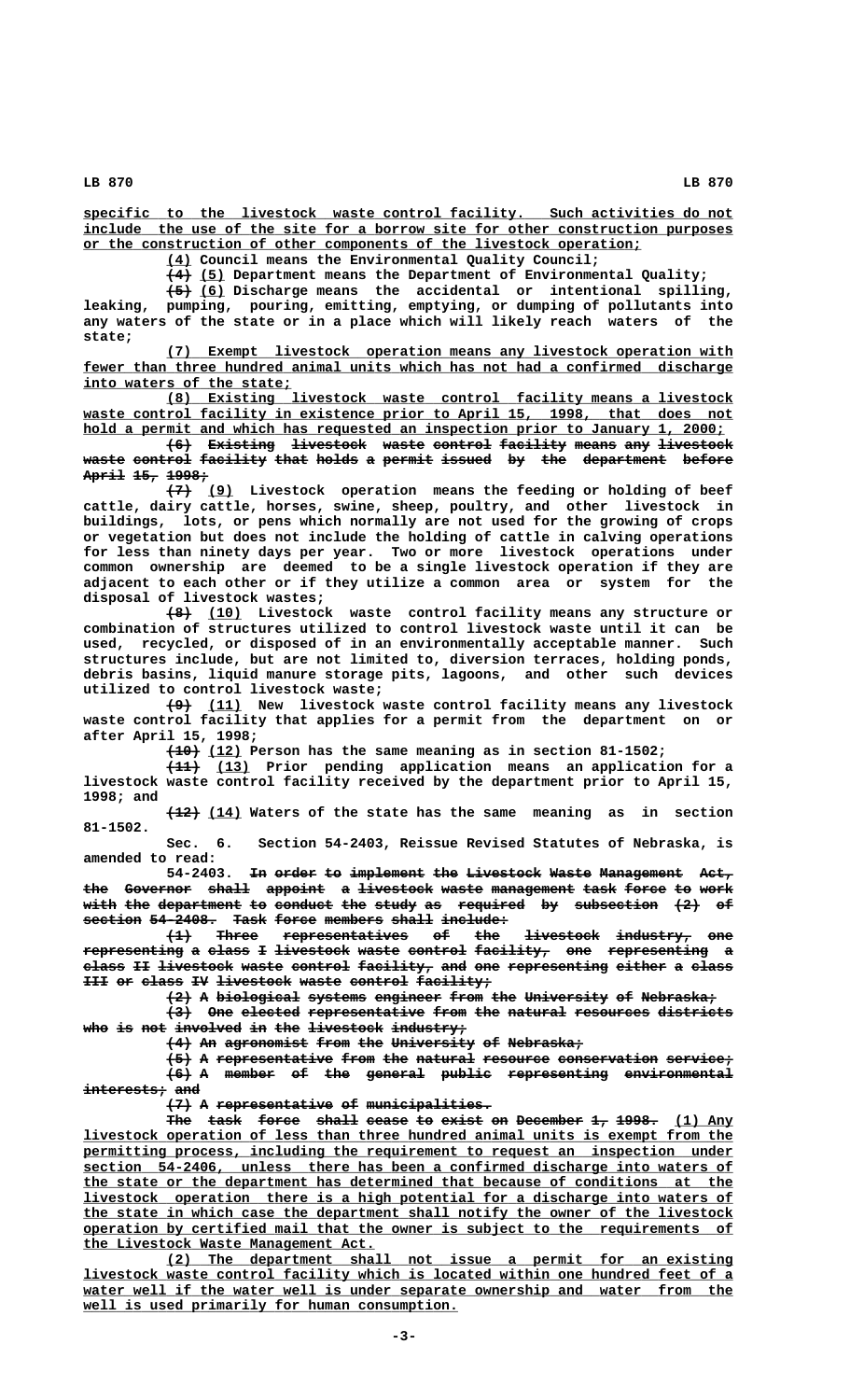**Sec. 7. Section 54-2404, Reissue Revised Statutes of Nebraska, is amended to read:**

(1) When Except as provided in section 54-2403, when there **is a potential for discharge into waters of the state, as determined by the department:**

**(a) No person shall construct a livestock waste control facility without first obtaining a construction permit from the department; and**

**(b) No person shall operate a livestock waste control facility without an operating permit or interim use authorization from the department.**

**(2) Livestock waste control facilities shall be classified according to the maximum number of animal units for which the livestock waste control facility is designed. The council, in adopting rules and regulations under section 54-2413, shall set out the requirements for any livestock waste control facility which is reclassified after permit issuance. Classifications shall be as follows:**

**(a) A class I livestock waste control facility is designed for one thousand or less animal units;**

**(b) A class II livestock waste control facility is designed for more than one thousand and five thousand or less animal units;**

**(c) A class III livestock waste control facility is designed for more than five thousand animal units and twenty thousand or less animal units; and**

**(d) A class IV livestock waste control facility is designed for more than twenty thousand animal units.**

**Sec. 8. Section 54-2406, Reissue Revised Statutes of Nebraska, is amended to read:**

**54-2406. (1) Any person owning or operating a livestock operation** that does not hold a permit, or has not been notified by the department that no permit was is required, or is not exempt under section 54-2403 shall, on **forms prescribed by the department, request the department to inspect such person's livestock operation to determine if a livestock waste control facility is required. If an inspection is requested prior to January 1, 1999, an inspection fee for such inspection shall not be assessed. For inspections requested on or after January 1, 1999, there shall be an inspection fee of fifty dollars for a class I or class II livestock waste control facility and an inspection fee of five hundred dollars for a class III or class IV livestock waste control facility. A person who requests an inspection prior to January 1, 2000, shall not be determined by the department to be in violation of the permitting provisions of the Livestock Waste Management Act prior to issuance or denial of a permit for such livestock waste control facility. However, the person shall not violate any provisions of the Environmental Protection Act.** Any exempt livestock operation that has  **\_\_\_\_\_\_\_\_\_\_\_\_\_\_\_\_\_\_\_\_\_\_\_\_\_\_\_\_\_\_\_\_\_\_\_\_\_\_\_\_\_\_\_\_\_\_\_\_\_\_\_\_\_\_\_\_\_\_\_\_\_\_\_\_\_\_\_\_\_\_\_\_\_\_\_\_\_\_ requested an inspection shall have such inspection canceled by the department.**

**(2) The department shall, in conjunction with natural resources districts and the Cooperative Extension Service of the University of Nebraska, publicize information to make owners and operators of affected livestock operations aware of the need to request an inspection.**

 **\_\_\_\_\_\_\_\_\_\_\_\_\_\_\_\_\_\_\_\_\_\_\_\_\_\_\_\_\_\_\_\_\_\_\_\_\_\_\_\_\_\_\_\_\_\_\_\_\_\_\_\_\_\_\_\_\_\_\_\_\_\_\_\_\_\_\_\_ (3) Any person required to request an inspection under this section** who operates a livestock operation after January 1, 2000, except an exempt  $lives to ck operation, without first submitting the request for inspection$  **\_\_\_\_\_\_\_\_\_\_\_\_\_\_\_\_\_\_\_\_\_\_\_\_\_\_\_\_\_\_\_\_\_\_\_\_\_\_\_\_\_\_\_\_\_\_\_\_\_\_\_\_\_\_\_\_\_\_\_\_\_\_\_\_\_\_\_\_\_\_\_\_\_\_\_\_\_\_ required under this section shall be assessed, except for good cause shown, a \_\_\_\_\_\_\_\_\_\_\_\_\_\_\_\_\_\_\_\_\_\_\_\_\_\_\_\_\_\_\_\_\_\_\_\_\_\_\_\_\_\_\_\_\_\_\_\_\_\_\_\_\_\_\_\_\_\_\_\_\_\_\_\_\_\_\_\_\_\_\_\_\_\_\_\_\_\_ late fee of not less than fifty dollars nor more than five hundred dollars for \_\_\_\_\_\_\_\_\_\_\_\_\_\_\_\_\_\_\_\_\_\_\_\_\_\_\_\_\_\_\_\_\_\_\_\_\_\_\_\_\_\_\_\_\_\_\_\_\_\_\_\_\_\_\_\_\_\_\_\_\_\_\_\_\_\_\_\_\_\_\_\_\_\_\_\_\_\_ each offense. Each month a violation continues shall constitute a separate offense. \_\_\_\_\_\_\_\_**

**Sec. 9. Section 54-2407, Reissue Revised Statutes of Nebraska, is amended to read:**

**54-2407.** (1) A permit issued under section 54-2404 or a permit for an existing livestock waste control facility shall be valid as long as the  $l$ ivestock operation continues to operate. A permit issued under section  **\_\_\_\_\_\_\_\_\_\_\_\_\_\_\_\_\_\_\_\_\_\_\_\_\_\_\_\_\_\_\_\_\_\_\_\_\_\_\_\_\_\_\_\_\_\_\_\_\_\_\_\_\_\_\_\_\_\_\_\_\_\_\_\_\_\_\_\_\_\_\_\_\_\_\_\_\_\_ 54-2404 shall be valid as long as the livestock operation continues to \_\_\_\_\_\_\_\_\_\_\_\_\_\_\_\_\_\_\_\_\_\_\_\_\_\_\_\_\_\_\_\_\_\_\_\_\_\_\_\_\_\_\_\_\_\_\_\_\_\_\_\_\_\_\_\_\_\_\_\_\_\_\_\_\_\_\_\_\_\_\_\_\_\_\_\_\_\_ operate. Any livestock waste control facility meeting the requirements of \_\_\_\_\_\_\_\_\_\_\_\_\_\_\_\_\_\_\_\_\_\_\_\_\_\_\_\_\_\_\_\_\_\_\_\_\_\_\_\_\_\_\_\_\_\_\_\_\_\_\_\_\_\_\_\_\_\_\_\_\_\_\_\_\_\_\_\_\_\_\_\_\_\_\_\_\_\_ subsection (1) of section 54-2403 may continue to operate as long as such \_\_\_\_\_\_\_\_\_\_\_\_\_\_\_\_\_\_\_\_\_ requirements are met. The department may modify any permit during its term in the event rules and regulations adopted under the Livestock Waste Management Act change in such a manner as to affect provisions in the permit. The department may require the permitholder to furnish such information as is necessary to determine compliance with current rules and regulations.**

**(2) The department, in modifying permits under this section, shall include conditions in the permit which will allow a reasonable period of time of up to one year to achieve compliance with the rules and regulations and the act. Modifications shall be done in accordance with section 81-1507 and pursuant to rules and regulations as adopted under section 54-2413.**

 **LB 870 LB 870**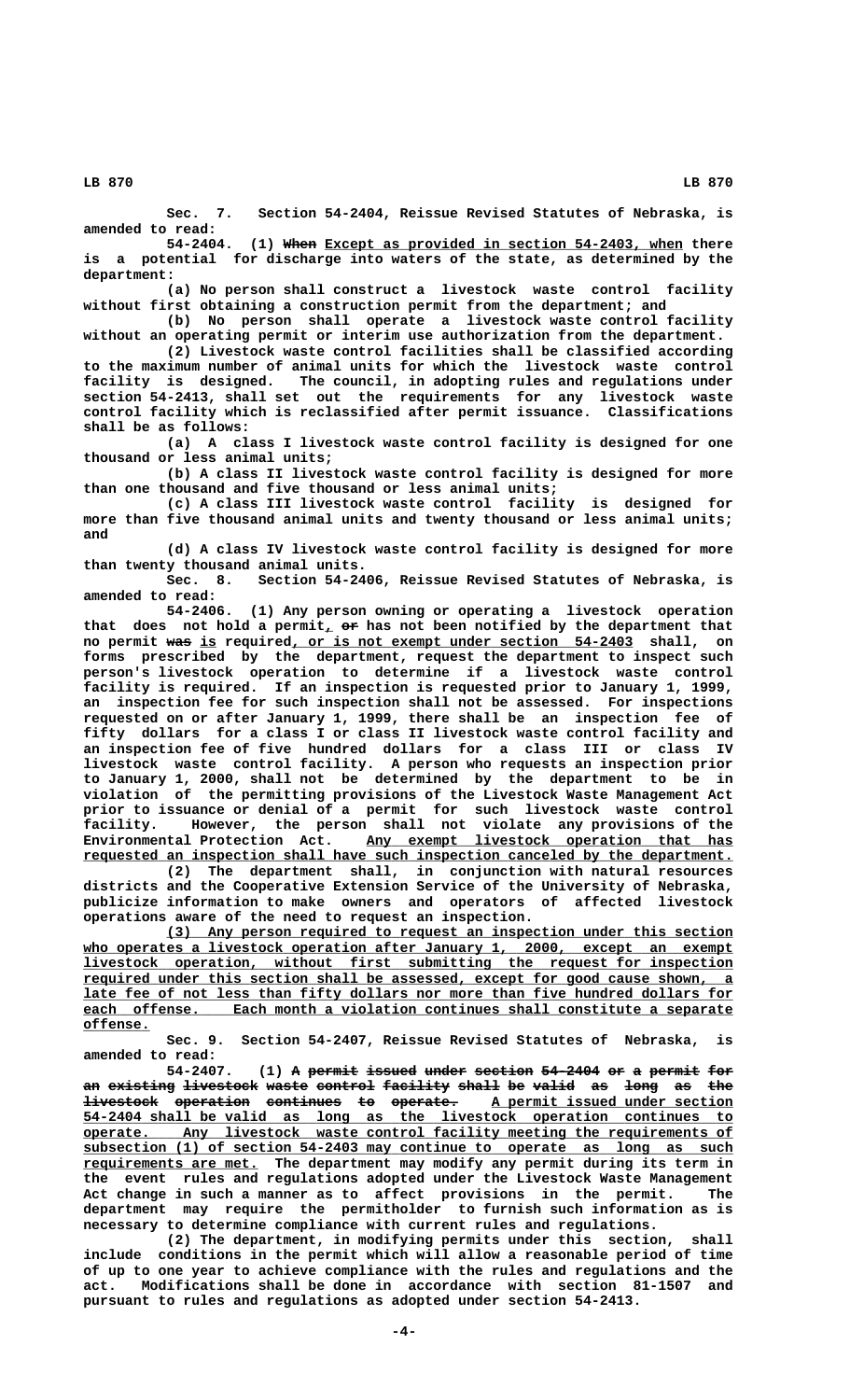**\_\_\_\_\_\_\_\_\_\_\_\_\_\_\_\_\_\_\_\_\_\_\_\_\_\_\_\_\_\_\_\_\_\_\_\_\_\_\_\_\_\_\_\_\_\_\_\_\_\_\_\_\_\_\_\_\_\_ (3) Any person holding a permit for a livestock waste control** facility issued under section 54-2404 person holding a permit issued under section 54-2404 or a permit issued for an existing livestock waste control  **———————— facility shall notify the department of a change of ownership and other information as prescribed by the department for purposes of review under section 54-2409.**

**Sec. 10. Section 54-2408, Reissue Revised Statutes of Nebraska, is amended to read:**

54-2408. (1) On or after June 1, 1998, any Any person required to **obtain a permit for a livestock waste control facility under section 54-2404 shall file an application with the department in the manner established by the department. The application fees shall be three hundred dollars for a class I livestock waste control facility, eight hundred dollars for a class II livestock waste control facility, one thousand five hundred dollars for a class III livestock waste control facility, and five thousand dollars for a class IV livestock waste control facility. For permit modifications the fee shall equal the amount of the application fee for the class of the proposed** modification minus the application fee <del>paid for the original application</del> <u>for</u>  **\_\_\_\_\_\_\_\_\_\_\_\_\_\_\_\_\_\_\_\_\_\_\_\_\_\_\_\_\_\_\_\_\_\_\_\_\_\_\_\_\_\_\_\_\_\_\_\_\_\_\_\_\_\_\_\_\_\_\_\_\_\_\_\_\_\_\_\_\_\_\_\_\_\_\_\_\_\_ the size and corresponding class of the facility permitted at the time the**  $\frac{\text{modification is requested}}{\text{independent}}$ . If the permit modification will result in a lower **class designation, there shall be no fee.**

**(2)** The department, in conjunction with the livestock waste **management task force, shall conduct a study to recommend appropriate —————————— ———— —————— ————— ——————— — ————— —— ————————— —————————— inspection or operation fees which may be charged to livestock waste control —————————— —— ————————— ———— ————— ——— —— ——————— —— ————————— ————— ——————** facilities under the Livestock Waste Management Act. Such fees shall, if  $\frac{1}{2}$  **implemented,** in conjunction with other recommended revenue sources, be  $sufficient to pay the costs of adminitstering and enforcing the act. Such$ **study shall also include best management practices for odor control, the ————— ————— ———— ——————— ———— —————————— ————————— ——— ———— ———————— —— feasibility of requiring financial assurance requirements for class III and ——————————— —— ————————— ————————— ————————— ———————————— ——— ————— ——— —— class IV livestock waste control facilities and the creation of an ————— —— ————————— ————— ——————— —————————— ——— ——— ———————— —— — indemnification fund, and an analysis of the new technologies available ——————————————— ————— ——— —— ———————— —— ——— ——— ———————————— ———————— relating to the disposal of dead animals. A report of such study shall be ———————— —— ——— ———————— —— ———— ———————— — —————— —— ———— ————— ————— —** submitted to the Natural Resources Committee of the Legislature no later than **December 1, 1998.** 

 **——— (3) All fees collected under this section and section 54-2406 shall be remitted to the State Treasurer for credit to the Livestock Waste Management Cash Fund which is created for the purposes described in the act ——— \_\_\_\_\_\_\_\_\_\_\_\_\_\_\_\_\_\_\_\_\_\_\_\_\_\_\_\_\_\_\_\_\_ Livestock Waste Management Act. Any money in the fund available for investment shall be invested by the state investment officer pursuant to the Nebraska Capital Expansion Act and the Nebraska State Funds Investment Act.**

> **——— \_\_\_ (4) (3) On or before January 1 of each year, the department shall submit a report to the Legislature in sufficient detail to document all direct and indirect costs incurred in the previous fiscal year in carrying out the** Livestock Waste Management  $Act_{L}$  including the number of inspections conducted **for each class of livestock waste control facility, the number of permitted livestock waste control facilities, the number of livestock operations** inspected, the size of the livestock waste control facilities, the results of water quality monitoring programs, and other elements relating to carrying out **the act. The Appropriations Committee of the Legislature shall review the report in its analysis of executive programs in order to verify that the revenue generated from fees was used solely to offset appropriate and reasonable costs associated with carrying out the act.**

> **\_\_\_\_\_\_\_\_\_\_\_\_\_\_\_\_\_\_\_\_\_\_\_\_\_\_\_\_\_\_\_\_\_\_\_\_\_\_\_\_\_\_\_\_\_\_\_\_\_\_\_\_\_\_\_\_\_\_\_\_\_\_\_\_\_\_\_\_ (4) It is the intent of the Legislature to appropriate one hundred**  $fity$  thousand dollars annually to the department to enhance water quality  **monitoring programs. \_\_\_\_\_\_\_\_\_\_\_\_\_\_\_\_\_\_\_\_**

> **Sec. 11. Section 54-2409, Reissue Revised Statutes of Nebraska, is amended to read:**

> **54-2409. (1) In addition to other permit review determinations under the Livestock Waste Management Act and the Environmental Protection Act, the department may reject an application for a construction or operating permit, including a prior pending application for a permit, for a livestock waste control facility upon a finding that the applicant is unsuited or** unqualified to perform the obligations of a permitholder. An applicant shall  **\_\_\_\_\_\_\_\_\_\_\_\_\_\_\_\_\_\_\_\_\_\_\_\_\_\_\_\_\_\_\_\_\_\_\_\_\_\_\_\_\_\_\_\_\_\_\_\_\_\_\_\_\_\_\_\_\_\_\_\_\_\_\_\_\_\_\_\_\_\_\_\_\_\_\_\_\_\_ disclose such information as may be required by the department to evaluate \_\_\_\_\_\_\_\_\_\_\_\_\_\_\_\_\_\_\_\_\_\_\_\_\_\_\_\_\_\_\_\_\_\_\_\_\_\_\_\_\_\_\_ suitability, including, but not limited to:**

> **\_\_\_\_\_\_\_\_\_\_\_\_\_\_\_\_\_\_\_\_\_\_\_\_\_\_\_\_\_\_\_\_\_\_\_\_\_\_\_\_\_\_\_\_\_\_\_\_\_\_\_\_\_\_\_\_\_\_\_\_\_\_\_\_\_\_\_\_ (a) A list of all corporate officers and directors, stockholders**  $\alpha$  owning at least fifty percent of the company's stock or assets, and persons  **\_\_\_\_\_\_\_\_\_\_\_\_\_\_\_\_\_\_\_\_\_\_\_\_\_\_\_\_\_\_\_\_\_\_\_\_\_\_\_\_\_\_\_\_\_\_\_\_\_\_\_\_\_\_\_ responsible for the operation of the proposed facility;**

> **\_\_\_\_\_\_\_\_\_\_\_\_\_\_\_\_\_\_\_\_\_\_\_\_\_\_\_\_\_\_\_\_\_\_\_\_\_\_\_\_\_\_\_\_\_\_\_\_\_\_\_\_\_\_\_\_\_\_\_\_\_\_\_\_\_\_\_\_ (b) The location of livestock operations in other states wholly or** partially owned or operated by the applicant;

> **\_\_\_\_\_\_\_\_\_\_\_\_\_\_\_\_\_\_\_\_\_\_\_\_\_\_\_\_\_\_\_\_\_\_\_\_\_\_\_\_\_\_\_\_\_\_\_\_\_\_\_\_\_\_\_\_\_\_\_\_\_\_\_\_\_\_\_\_ (c) A list of any unauthorized discharges of livestock waste at any \_\_\_\_\_\_\_\_\_\_\_\_\_\_\_\_\_\_\_\_\_\_\_\_\_\_\_\_\_\_\_\_\_\_\_\_\_\_\_\_\_\_\_\_\_\_\_\_\_\_\_\_\_\_\_\_\_\_\_\_\_\_\_\_\_\_\_\_\_\_\_\_\_\_\_\_\_\_ facility wholly or partially owned or operated by an applicant regardless of**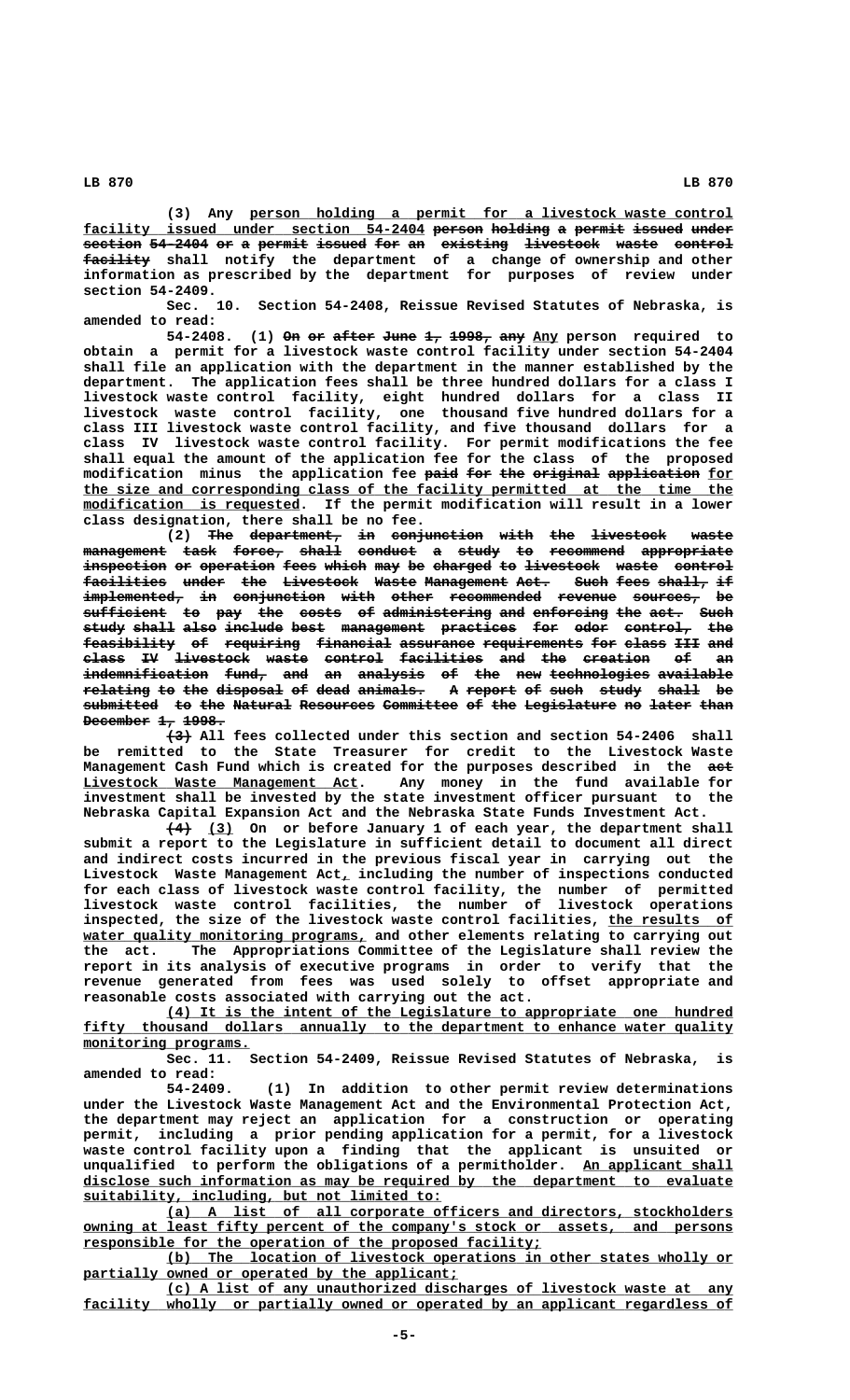**\_\_\_\_\_\_\_\_\_\_\_\_\_\_\_\_\_\_\_\_\_\_\_\_\_\_\_\_\_\_\_\_\_\_\_\_\_\_\_\_\_\_\_\_\_\_\_\_\_\_\_\_\_\_\_\_\_\_\_\_\_\_\_\_\_\_\_\_\_\_\_\_\_\_\_\_\_\_ location, including other states, which caused environmental damage in \_\_\_\_\_\_\_\_\_\_\_\_\_\_\_\_\_\_\_\_\_\_\_\_\_\_\_\_\_\_\_\_\_\_\_\_\_\_\_\_\_\_\_\_\_\_\_\_\_\_\_\_\_\_\_\_\_\_\_\_\_\_\_\_\_\_\_\_\_\_\_\_ violation of the laws of the state where the facility is or was located;**

 **\_\_\_\_\_\_\_\_\_\_\_\_\_\_\_\_\_\_\_\_\_\_\_\_\_\_\_\_\_\_\_\_\_\_\_\_\_\_\_\_\_\_\_\_\_\_\_\_\_\_\_\_\_\_\_\_\_\_\_\_\_\_\_\_\_\_\_\_ (d) A list of all violations of any local, state, or federal \_\_\_\_\_\_\_\_\_\_\_\_\_\_\_\_\_\_\_\_\_\_\_\_\_\_\_\_\_\_\_\_\_\_\_\_\_\_\_\_\_\_\_\_\_\_\_\_\_\_\_\_\_\_\_\_\_\_\_\_\_\_\_\_\_\_\_\_\_\_\_\_\_\_\_\_\_\_ environmental law, regulation, permit, license, consent decree, or order \_\_\_\_\_\_\_\_\_\_\_\_\_\_\_\_\_\_\_\_\_\_\_\_\_\_\_\_\_\_\_\_\_\_\_\_\_\_\_\_\_\_\_\_\_\_\_\_\_\_\_\_\_\_\_\_\_\_\_\_\_\_\_\_\_\_\_\_\_\_\_\_\_\_\_\_\_\_ occurring in this state or any other state, within five years immediately** preceding the date of the submission of the permit application, modification,  **\_\_\_\_\_\_\_\_\_\_\_\_\_\_\_\_ or transfer; and**

> **\_\_\_\_\_\_\_\_\_\_\_\_\_\_\_\_\_\_\_\_\_\_\_\_\_\_\_\_\_\_\_\_\_\_\_\_\_\_\_\_\_\_\_\_\_\_\_\_\_\_\_\_\_\_\_\_\_\_\_\_\_\_\_\_\_\_\_\_ (e) A list of the parties, the penalty assessed or paid, any \_\_\_\_\_\_\_\_\_\_\_\_\_\_\_\_\_\_\_\_\_\_\_\_\_\_\_\_\_\_\_\_\_\_\_\_\_\_\_\_\_\_\_\_\_\_\_\_\_\_\_\_\_\_\_\_\_\_\_\_\_\_\_\_\_\_\_\_\_\_\_\_\_\_\_\_\_\_ remedial action required in any judicial or administrative actions filed \_\_\_\_\_\_\_\_\_\_\_\_\_\_\_\_\_\_\_\_\_\_\_\_\_\_\_\_\_\_\_\_\_\_\_\_\_\_\_\_\_\_\_\_\_\_\_\_\_\_\_\_\_\_\_\_\_\_\_\_\_\_\_\_\_\_\_\_\_\_\_\_\_\_\_\_\_\_ against the applicant within the last five years in any jurisdiction in the \_\_\_\_\_\_\_\_\_\_\_\_\_\_\_\_\_\_\_\_\_\_\_\_\_\_\_\_\_\_\_\_\_\_\_\_\_\_\_\_\_\_\_\_\_\_\_\_\_\_\_\_\_\_\_\_\_\_\_\_\_\_\_\_\_\_\_\_\_\_\_\_\_\_\_\_\_\_ United States regardless of whether or not liability was acknowledged, and if \_\_\_\_\_\_\_\_\_\_\_\_\_\_\_\_\_\_\_\_\_\_\_\_\_\_\_\_\_\_\_\_\_\_\_ such remedial action was completed.**

 **\_\_\_ (2) An applicant is unsuited or unqualified to perform the** obligations of a permitholder if the applicant<sub>7</sub> o<u>r</u> any officer, director,  **———————— partner, or resident general manager of the livestock operation for which application has been made:**

(a) Has intentionally misrepresented or withheld a material fact in **applying for a permit;**

**(b) Has habitually or intentionally violated environmental laws of any state or the United States or any other nation, which violation has resulted in significant and material environmental damage;**

**(c) Has had any permit revoked due to a violation of the environmental laws of any state or the United States or any other nation; or (d) Has otherwise demonstrated through clear and convincing evidence**

**of previous actions that the applicant lacks the necessary competency to reliably carry out the obligations imposed by law upon the permitholder.**

 $\overline{(3)}$  An application for a new permit or for the transfer or  $modification of an existing permit for a livestock waste control facility$ **shall include a certification, sworn under oath and signed by the applicant, that he or she is suited or qualified under this section to obtain such a** permit and that all information contained in the application is complete and  **\_\_\_\_\_\_\_\_\_\_\_\_\_\_\_\_\_\_\_\_\_\_\_\_\_\_\_\_\_\_\_\_\_\_\_\_\_\_\_\_\_\_\_\_\_\_\_\_\_\_\_\_\_\_\_\_\_\_\_\_ accurate to the best of the applicant's knowledge or belief. Any material misrepresentation of fact in regard to this certification may result in rejection of the application or revocation of an existing permit as provided for in this section.**

**Sec. 12. Section 54-2411, Reissue Revised Statutes of Nebraska, is amended to read:**

**54-2411. (1) In carrying out its responsibilities under the Livestock Waste Management Act, the department may contract with the various natural resources districts as appropriate. The contract may include all tasks or duties necessary to carry out the act but shall not enable the natural resources districts to issue permits or initiate enforcement proceedings. The contract may provide for payment of natural resources districts' costs by the department.**

(2) **Upon Within five days after** receipt of a livestock waste control **facility permit application, the department shall notify the natural resources district or districts in which the livestock waste control facility is to be located of the permit application. The natural resources district or districts shall have twenty days to comment to the department regarding any conditions that may exist at the proposed site which the department should know when determining the appropriateness of issuing such permit. Such natural resources district or districts may request the department for a twenty-day extension of the comment period.**

 **\_\_\_\_\_\_\_\_\_\_\_\_\_\_\_\_\_\_\_\_\_\_\_\_\_\_\_\_\_\_\_\_\_\_\_\_\_\_\_\_\_\_\_\_\_\_\_\_\_\_\_\_\_\_\_\_\_\_\_\_\_\_\_\_ (3) Within five days after receipt of a livestock waste control** facility permit application, the department shall notify the county board or boards of the counties in which the livestock waste control facility is to be located of the permit application. The department shall notify the county board or boards when an application for a livestock waste control facility has been submitted to the department.

**(4) Upon initial receipt of the permit application, the department has thirty days to conduct a preliminary review of the application and to formally request in writing additional information or to acknowledge that the \_\_\_\_\_\_\_\_\_\_\_\_\_\_\_\_\_\_\_\_\_\_\_\_\_\_\_\_\_\_\_\_\_\_\_\_\_\_\_\_\_\_\_\_\_\_\_\_ application is complete. For a class II, class III, or class IV livestock** waste control facility once the department has determined an application for a permit to be complete, the department shall issue a notice providing an  **\_\_\_\_\_\_\_\_\_\_\_\_\_\_\_\_\_\_\_\_\_\_\_\_\_\_\_\_\_\_\_\_\_\_\_\_\_\_\_\_\_\_\_\_\_\_\_\_\_\_\_\_\_\_\_\_\_\_\_\_\_\_\_\_\_\_\_\_\_\_\_\_\_\_\_\_\_\_ opportunity for any interested person, within thirty days after publication of** notice, to submit written comments on the application which are within the  **\_\_\_\_\_\_\_\_\_\_\_\_\_\_\_\_\_\_\_\_\_\_\_\_\_\_\_\_\_\_\_\_\_\_\_\_\_\_\_\_\_\_\_\_\_\_\_\_\_\_\_\_\_\_\_\_\_\_\_\_\_\_\_\_\_\_\_\_\_\_\_\_\_\_\_\_\_\_ authority of the department under the act. The notice shall be published in a \_\_\_\_\_\_\_\_\_\_\_\_\_\_\_\_\_\_\_\_\_\_\_\_\_\_\_\_\_\_\_\_\_\_\_\_\_\_\_\_\_\_\_\_\_\_\_\_\_\_\_\_\_\_\_\_\_\_\_\_\_\_\_\_\_\_\_\_\_\_\_\_\_\_\_\_\_\_ daily or weekly newspaper or other publication with general circulation in the \_\_\_\_\_\_\_\_\_\_\_\_\_\_\_\_\_\_\_\_\_\_\_\_\_\_\_\_\_\_\_\_\_\_\_\_\_\_\_\_\_\_\_\_\_\_\_\_\_\_\_\_\_\_\_\_\_\_\_\_\_\_\_\_\_\_\_\_\_\_\_\_\_\_\_\_\_\_ area of the proposed livestock waste control facility and a copy provided to \_\_\_\_\_\_\_\_\_\_\_\_\_\_\_ the applicant. Within sixty days after receipt of a completed permit application, the department shall transmit its written findings, conclusions,**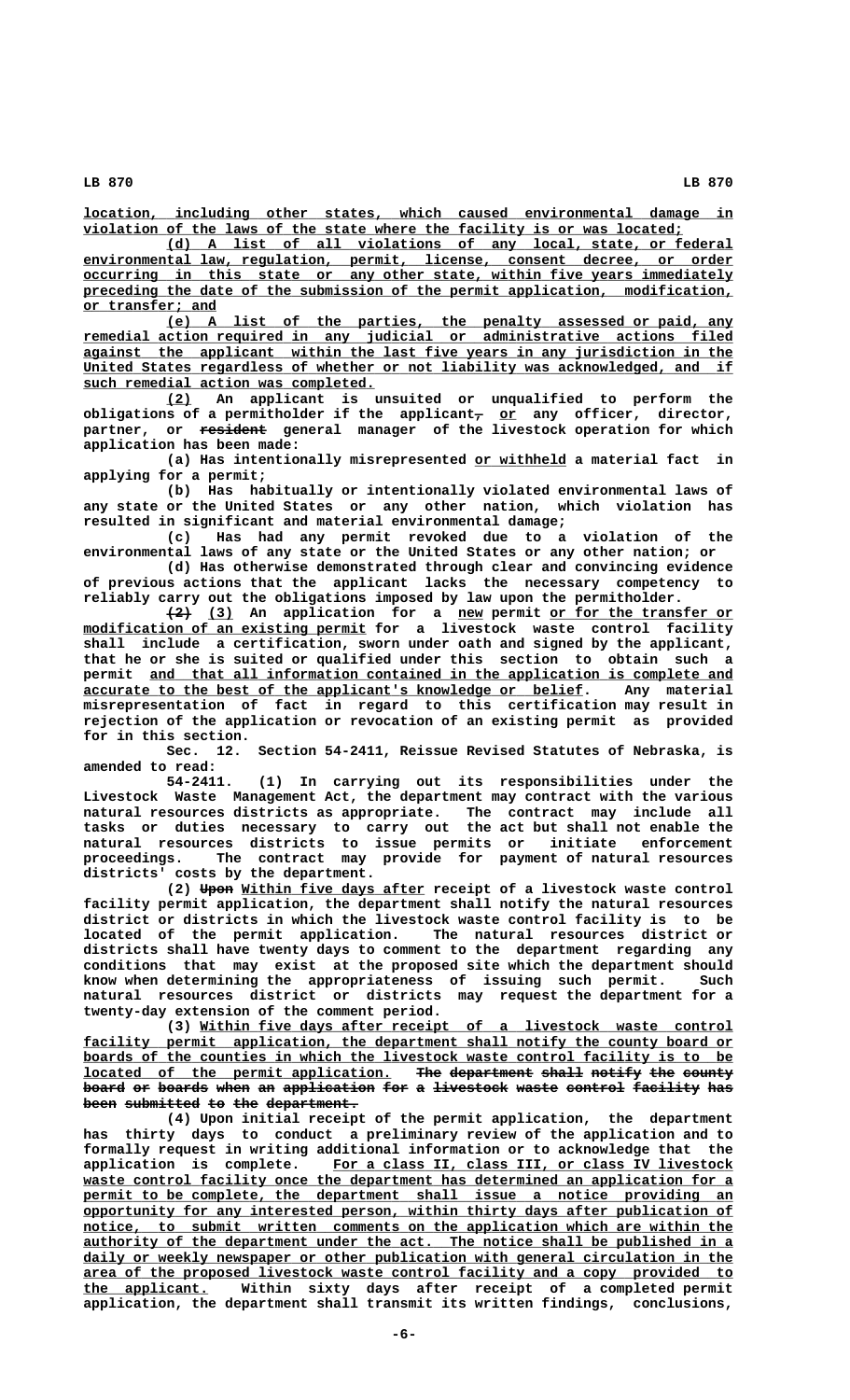and reasons for approval or disapproval to the applicant for any class I or  **\_\_\_\_\_\_\_\_\_\_\_\_\_\_\_\_\_\_\_\_\_\_\_\_\_\_\_\_\_\_\_\_\_\_\_\_\_\_\_\_\_\_\_\_\_\_\_\_\_\_\_\_\_\_\_\_\_\_\_\_\_\_\_\_\_\_\_\_\_\_\_\_\_\_\_\_\_\_ class II livestock waste control facility. Within ninety days after the \_\_\_\_\_\_\_\_\_\_\_\_\_\_\_\_\_\_\_\_\_\_\_\_\_\_\_\_\_\_\_\_\_\_\_\_\_\_\_\_\_\_\_\_\_\_\_\_\_\_\_\_\_\_\_\_\_\_\_\_\_\_\_\_\_\_\_\_\_\_\_\_\_\_\_\_\_\_ receipt of a completed permit application, the department shall transmit its \_\_\_\_\_\_\_\_\_\_\_\_\_\_\_\_\_\_\_\_\_\_\_\_\_\_\_\_\_\_\_\_\_\_\_\_\_\_\_\_\_\_\_\_\_\_\_\_\_\_\_\_\_\_\_\_\_\_\_\_\_\_\_\_\_\_\_\_\_\_\_\_\_\_\_\_\_\_ findings, conclusions, and reasons for approval or disapproval to the** applicant for any class III or class IV livestock waste control facility.

The provisions of this section relating to a period for public comment shall not apply to any new permit applications that have been deemed complete by the effective date of this act. This subsection applies to permit applications received by the department on or after September 1, 1998, for any pending application or any new permit application.

**(5) The department shall provide for public notice of such permit ——— ——— —————————— ————— ——————— ——— —————— —————— —— ———— ————— application for all class III and class IV livestock waste control facilities ——————————— ——— ——— ————— ——— ——— ————— —— ————————— ————— ——————— —————————** in the county or counties where the livestock waste control facility is to be  **located. ————————**

**Sec. 13. Section 54-2412, Reissue Revised Statutes of Nebraska, is amended to read:**

**54-2412. (1) An applicant for a permit for a livestock waste control facility under the Livestock Waste Management Act shall, before issuance of a permit by the Department of Environmental Quality, obtain any necessary approvals from the Department of Water Resources under section 46-257 and certify such approvals to the Department of Environmental Quality. The Department of Environmental Quality, with the concurrence of the Department of Water Resources, may require the applicant to obtain approval from the Department of Water Resources for any dam or lagoon structure, the failure of which could result in a significant discharge into waters of the state and have a significant impact on the environment. When such approval is required, the Department of Water Resources shall approve or deny the dam or lagoon structure within sixty days after the request is made. The Department of Environmental Quality may provide for the payment of such costs of the Department of Water Resources with revenue generated under section 54-2408.**

 **\_\_\_\_\_\_\_\_\_\_\_\_\_\_\_\_\_\_\_\_\_\_\_\_\_\_\_\_\_\_\_\_\_\_\_\_\_\_\_\_\_\_\_\_\_\_\_\_\_\_\_\_\_\_\_\_\_\_\_\_\_\_\_ (2) The department may require an engineering evaluation or \_\_\_\_\_\_\_\_\_\_\_\_\_\_\_\_\_\_\_\_\_\_\_\_\_\_\_\_\_\_\_\_\_\_\_\_\_\_\_\_\_\_\_\_\_\_\_\_\_\_\_\_\_\_\_\_\_\_\_\_\_\_\_\_\_\_\_\_\_\_\_\_\_\_\_\_\_\_ assessment performed by a licensed professional engineer for an existing \_\_\_\_\_\_\_\_\_\_\_\_\_\_\_\_\_\_\_\_\_\_\_\_\_\_\_\_\_\_\_\_\_\_\_\_\_\_\_\_\_\_\_\_\_\_\_\_\_\_\_\_\_\_\_\_\_\_\_\_\_\_\_\_\_\_\_\_\_\_\_\_\_\_\_\_\_\_ livestock waste control facility if after an inspection: (a) The department \_\_\_\_\_\_\_\_\_\_\_\_\_\_\_\_\_\_\_\_\_\_\_\_\_\_\_\_\_\_\_\_\_\_\_\_\_\_\_\_\_\_\_\_\_\_\_\_\_\_\_\_\_\_\_\_\_\_\_\_\_\_\_\_\_\_\_\_\_\_\_\_\_\_\_\_\_\_ determines that the facility has (i) visible signs of structural breakage \_\_\_\_\_\_\_\_\_\_\_\_\_\_\_\_\_\_\_\_\_\_\_\_\_\_\_\_\_\_\_\_\_\_\_\_\_\_\_\_\_\_\_\_\_\_\_\_\_\_\_\_\_\_\_\_\_\_\_\_\_\_\_\_\_\_\_\_\_\_\_\_\_\_\_\_\_\_ below the permanent pool, (ii) signs of discharge or proven discharge due to \_\_\_\_\_\_\_\_\_\_\_\_\_\_\_\_\_\_\_\_\_\_\_\_\_\_\_\_\_\_\_\_\_\_\_\_\_\_\_\_\_\_\_\_\_\_\_\_\_\_\_\_\_\_\_\_\_\_\_\_\_\_\_\_\_\_\_\_\_\_\_\_\_\_\_\_\_\_ structural weakness, (iii) improper maintenance, or (iv) inadequate capacity; \_\_\_\_\_\_\_\_\_\_\_\_\_\_\_\_\_\_\_\_\_\_\_\_\_\_\_\_\_\_\_\_\_\_\_\_\_\_\_\_\_\_\_\_\_\_\_\_\_\_\_\_\_\_\_\_\_\_\_\_\_\_\_\_\_\_\_\_\_\_\_\_\_\_\_\_\_\_ or (b) the department has reason to believe that an existing livestock waste \_\_\_\_\_\_\_\_\_\_\_\_\_\_\_\_\_\_\_\_\_\_\_\_\_\_\_\_\_\_\_\_\_\_\_\_\_\_\_\_\_\_\_\_\_\_\_\_\_\_\_\_\_\_\_\_\_\_\_\_\_\_\_\_\_\_\_\_\_\_\_\_\_\_\_\_\_\_ control facility has violated or threatens to violate the Environmental** Protection Act, the Livestock Waste Management Act, or any rules or  **\_\_\_\_\_\_\_\_\_\_\_\_\_\_\_\_\_\_\_\_\_\_\_\_\_\_\_\_\_\_\_\_\_\_\_\_\_\_\_\_\_\_\_\_\_\_\_\_\_\_\_\_\_\_\_\_ regulations adopted and promulgated under such acts. Notwithstanding the provisions of the Engineers and Architects Regulation Act, the Department of —————————— —— ——— ——— —————————— —— Environmental Quality shall have authority to determine engineering ————————————— ——————— ————— ———— ————————— —— ————————— —————————— requirements for class I livestock waste control facilities and existing ———————————— ——— ————— — ————————— ————— ——————— —————————— ——— ——————— nonpermitted livestock waste control facilities new class I livestock waste \_\_\_\_\_\_\_\_\_\_\_\_\_\_\_\_\_\_\_\_\_\_\_\_\_\_\_\_\_\_\_\_\_\_\_\_\_\_\_\_\_\_\_\_\_\_\_\_\_\_\_\_\_\_\_\_\_\_\_\_\_\_\_\_\_\_\_\_\_\_\_\_\_\_\_\_\_\_ control facilities are exempt from the Engineers and Architects Regulation Act. \_\_\_**

**Sec. 14. Section 54-2413, Reissue Revised Statutes of Nebraska, is amended to read:**

**54-2413. (1) The council shall adopt and promulgate rules and** regulations to carry out the Livestock Waste Management Act<u>.</u> w<del>ithin twelve</del> **months after April 15, 1998. The rules and regulations shall include a permit —————— ————— ————— ——— ———— program for livestock waste control facilities which provides for:**

**(a) A permitting process which includes:**

**(i) A construction permit which prohibits construction of a livestock waste control facility prior to its issuance;**

**(ii) An operating permit for new and existing livestock waste control facilities to be issued after terms of the construction permit have been fulfilled and which may be terminated, modified, or revoked by the department for cause;**

**(iii) An application process which requires a permitting determination by the department within sixty days after receipt of a complete application, an acknowledgment by the applicant that a construction permit may not be approved, and an operating plan to be incorporated into the permit;**

**(iv) Monitoring of surface or ground water by the permittee which may be necessary as determined by the department where a significant risk to waters of the state exists;**

**(v) Modification of operating permits in accordance with section** 54-2407; and

**(vi) Notification of the applicant by the department within thirty days if the application is complete or, if the application is not complete, notification as to what information or requirements are needed; and \_\_\_**

 **\_\_\_\_\_\_\_\_\_\_\_\_\_\_\_\_\_\_\_\_\_\_\_\_\_\_\_\_\_\_\_\_\_\_\_\_\_\_\_\_\_\_\_\_\_\_\_\_\_\_\_\_\_\_\_\_\_\_\_\_\_\_\_\_\_\_\_\_ (vii) Modification of the application and permitting process for**